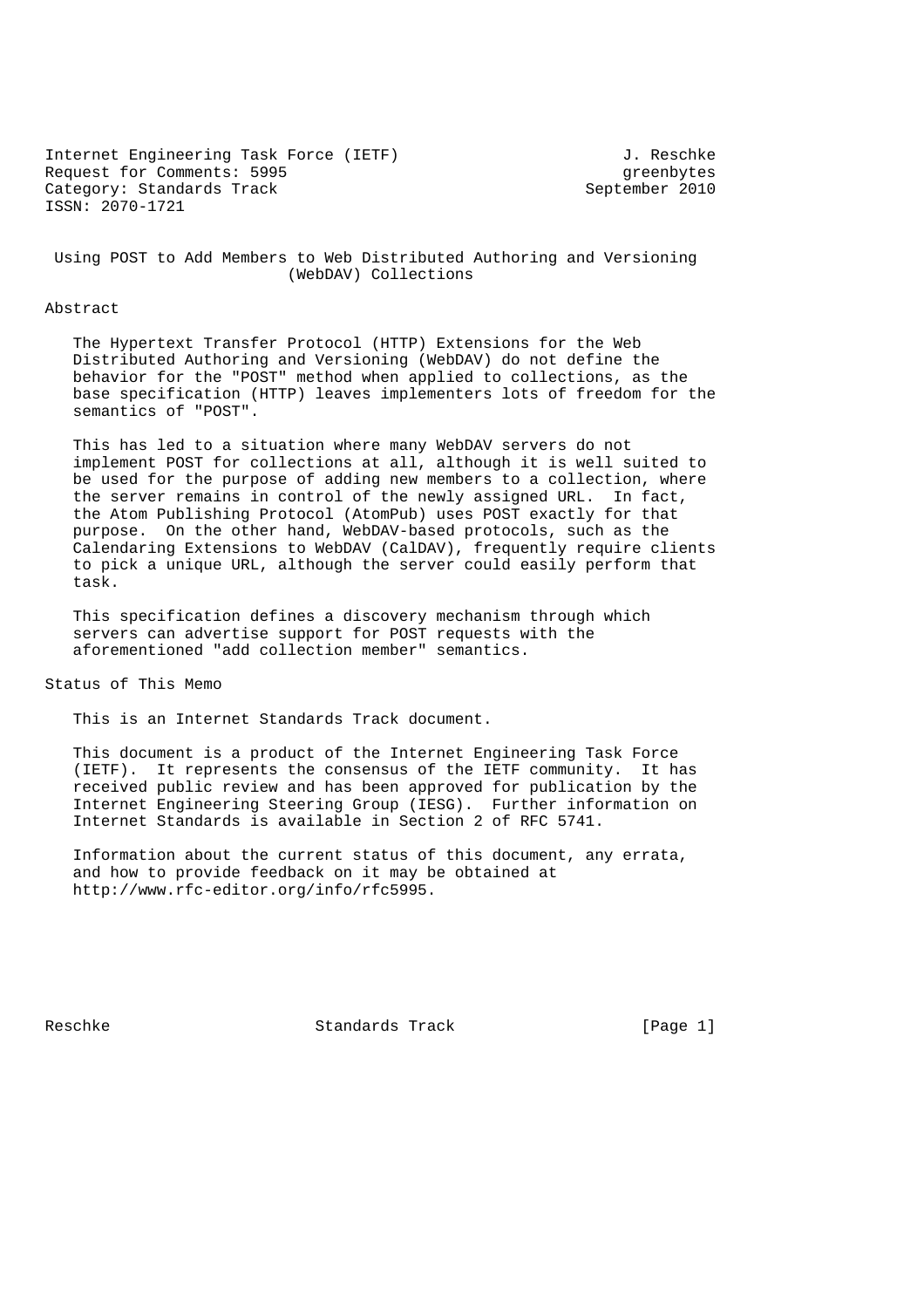## Copyright Notice

 Copyright (c) 2010 IETF Trust and the persons identified as the document authors. All rights reserved.

 This document is subject to BCP 78 and the IETF Trust's Legal Provisions Relating to IETF Documents (http://trustee.ietf.org/license-info) in effect on the date of publication of this document. Please review these documents carefully, as they describe your rights and restrictions with respect to this document. Code Components extracted from this document must include Simplified BSD License text as described in Section 4.e of the Trust Legal Provisions and are provided without warranty as described in the Simplified BSD License.

#### Table of Contents

| 2. |                                                   |
|----|---------------------------------------------------|
|    |                                                   |
|    |                                                   |
|    |                                                   |
|    |                                                   |
|    |                                                   |
|    | 3.3. Relation to AtomPub's "Slug" Header Field    |
|    |                                                   |
|    | 4. Additional Semantics for Existing Methods 8    |
|    |                                                   |
|    |                                                   |
|    | 5. Relationship to WebDAV Access Control Protocol |
|    |                                                   |
|    |                                                   |
|    |                                                   |
|    |                                                   |
|    |                                                   |
|    |                                                   |
|    |                                                   |
|    |                                                   |

### 1. Introduction

 The Hypertext Transfer Protocol (HTTP) Extensions for the Web Distributed Authoring and Versioning (WebDAV) ([RFC4918], Section 9.5) do not define the behavior for the "POST" method when applied to collections, as the base specification (HTTP) leaves implementers lots of freedom for the semantics of "POST":

Reschke Standards Track [Page 2]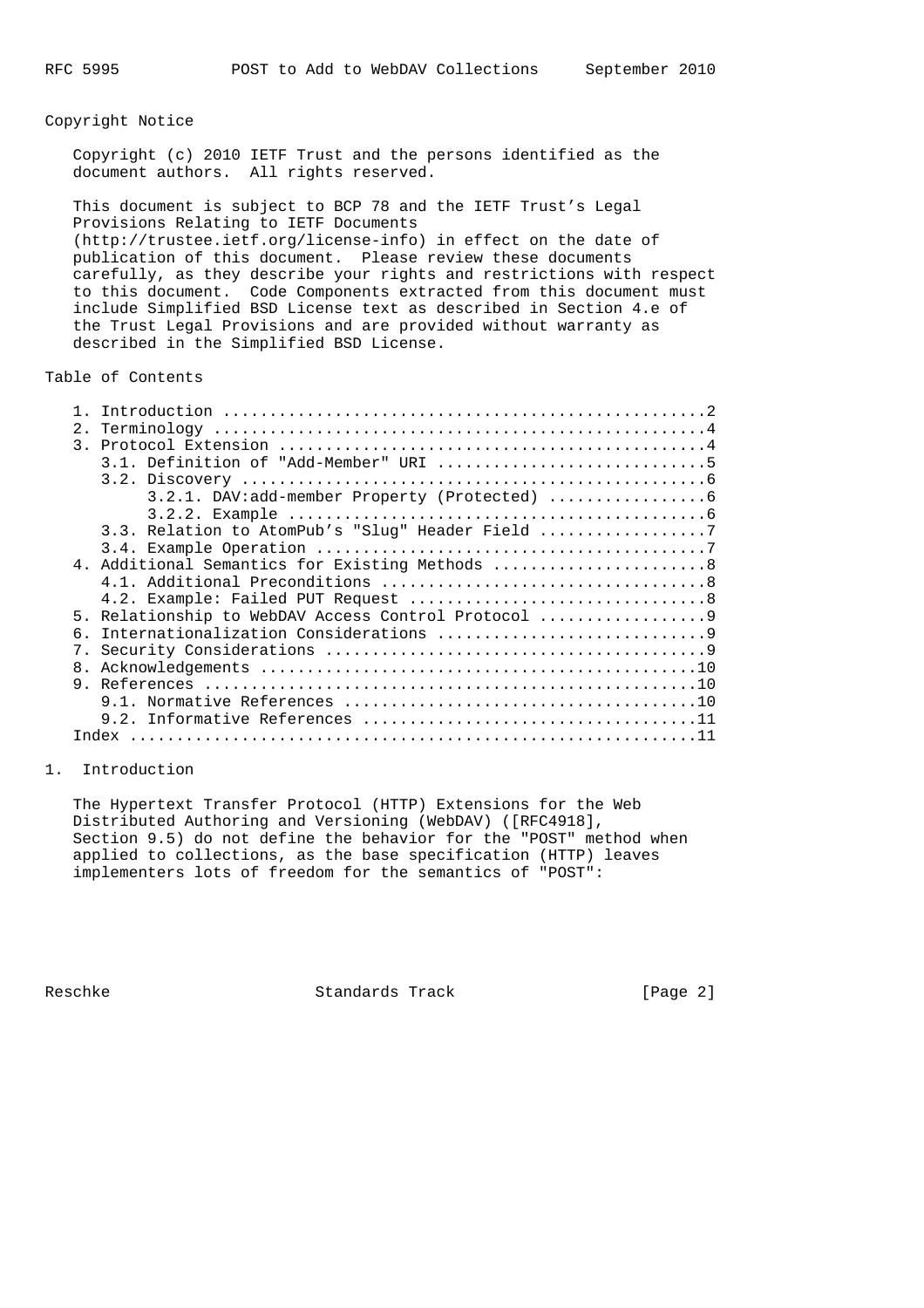9.5 POST for Collections

 Since by definition the actual function performed by POST is determined by the server and often depends on the particular resource, the behavior of POST when applied to collections cannot be meaningfully modified because it is largely undefined. Thus, the semantics of POST are unmodified when applied to a collection.

 This has led to a situation where many WebDAV servers do not implement POST for collections at all, although it is well suited to be used for the purpose of adding new members to a collection, where the server remains in control of the newly assigned URL. In fact, the Atom Publishing Protocol (AtomPub) uses POST exactly for that purpose ([RFC5023], Section 9.2):

9.2 Creating Resources with POST

 To add members to a Collection, clients send POST requests to the URI of the Collection.

 On the other hand, WebDAV-based protocols, such as Calendaring Extensions to WebDAV (CalDAV), frequently require clients to pick a unique URL, although the server could easily perform that task ([RFC4791], Section 5.3.2):

5.3.2 Creating Calendar Object Resources

...

 When servers create new resources, it's not hard for the server to choose an unmapped URI. It's slightly tougher for clients, because a client might not want to examine all resources in the collection and might not want to lock the entire collection to ensure that a new resource isn't created with a name collision.  $( \ldots )$ 

 Letting the server choose the member URI not only is a simplification for certain types of clients, but can also reduce the complexity of the server (in that it doesn't need to persist an additional client supplied identifier where it already has an internal one like a Universally Unique Identifier (UUID) or a primary key).

 Note: The vCard Extensions to WebDAV (CardDAV) ([CARDDAV]) suffer from the same issue, and may be able to take advantage of this specification.

Reschke Standards Track [Page 3]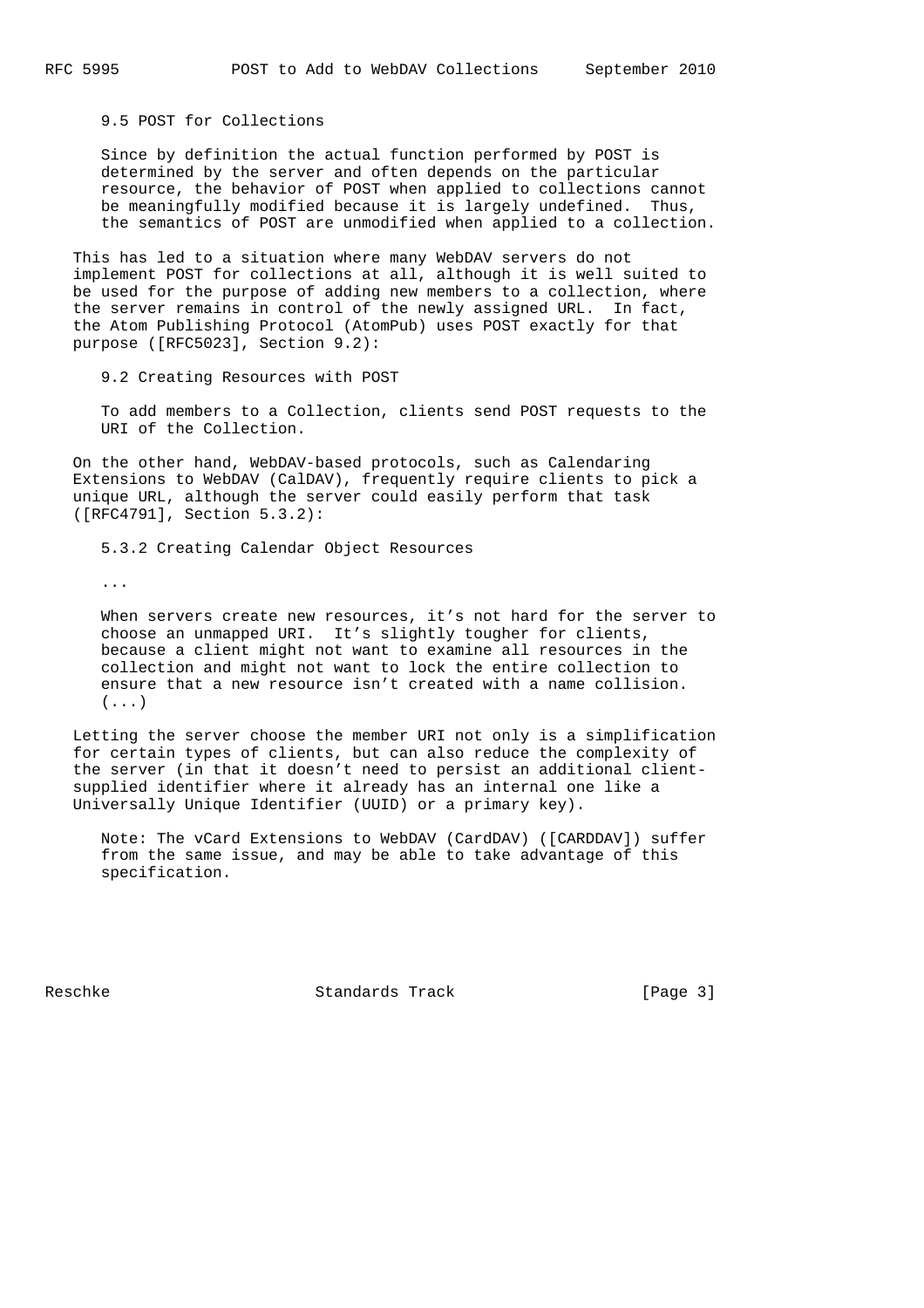This specification defines a discovery mechanism through which servers can advertise support for POST requests with the aforementioned "add collection member" semantics.

 This specification deliberately only addresses the use case of creating new non-collection resources. It was not a goal for this specification to supply the same functionality for creating collection resources (MKCOL) or for other operations that require the client to specify a new URL (LOCK, MOVE, or COPY).

 Note: The author previously proposed a new HTTP method for exactly this purpose ([ADDMEMBER]), but quite a few reviewers pointed out that this would duplicate the original semantics of POST. Thus, this proposal, which avoids adding a new HTTP method, is made.

2. Terminology

 The terminology used here follows that in the WebDAV specification ([RFC4918]).

 The key words "MUST", "MUST NOT", "REQUIRED", "SHALL", "SHALL NOT", "SHOULD", "SHOULD NOT", "RECOMMENDED", "MAY", and "OPTIONAL" in this document are to be interpreted as described in [RFC2119].

 This document uses XML DTD fragments ([XML]) as a purely notational convention. In particular:

- o Element ordering is irrelevant.
- o Extension elements/attributes (elements/attributes not already defined as valid child elements) may be added anywhere, except when explicitly stated otherwise.

 Note: This specification defines new properties and precondition names in the "DAV:" namespace, which the WebDAV specification reserves for use by the IETF ([RFC4918], Section 21.1). However, there was rough consensus in the WebDAV community that the specification is of general applicability to other WebDAV-related standards efforts, and thus deserves inclusion into the base namespace.

3. Protocol Extension

 Due to the reasons stated in Section 1, clients cannot rely on a specific server behavior when POST is applied to a collection. This problem is addressed by this specification by allowing servers to advertise a URI that has the desired "add member" semantics.

Reschke Standards Track [Page 4]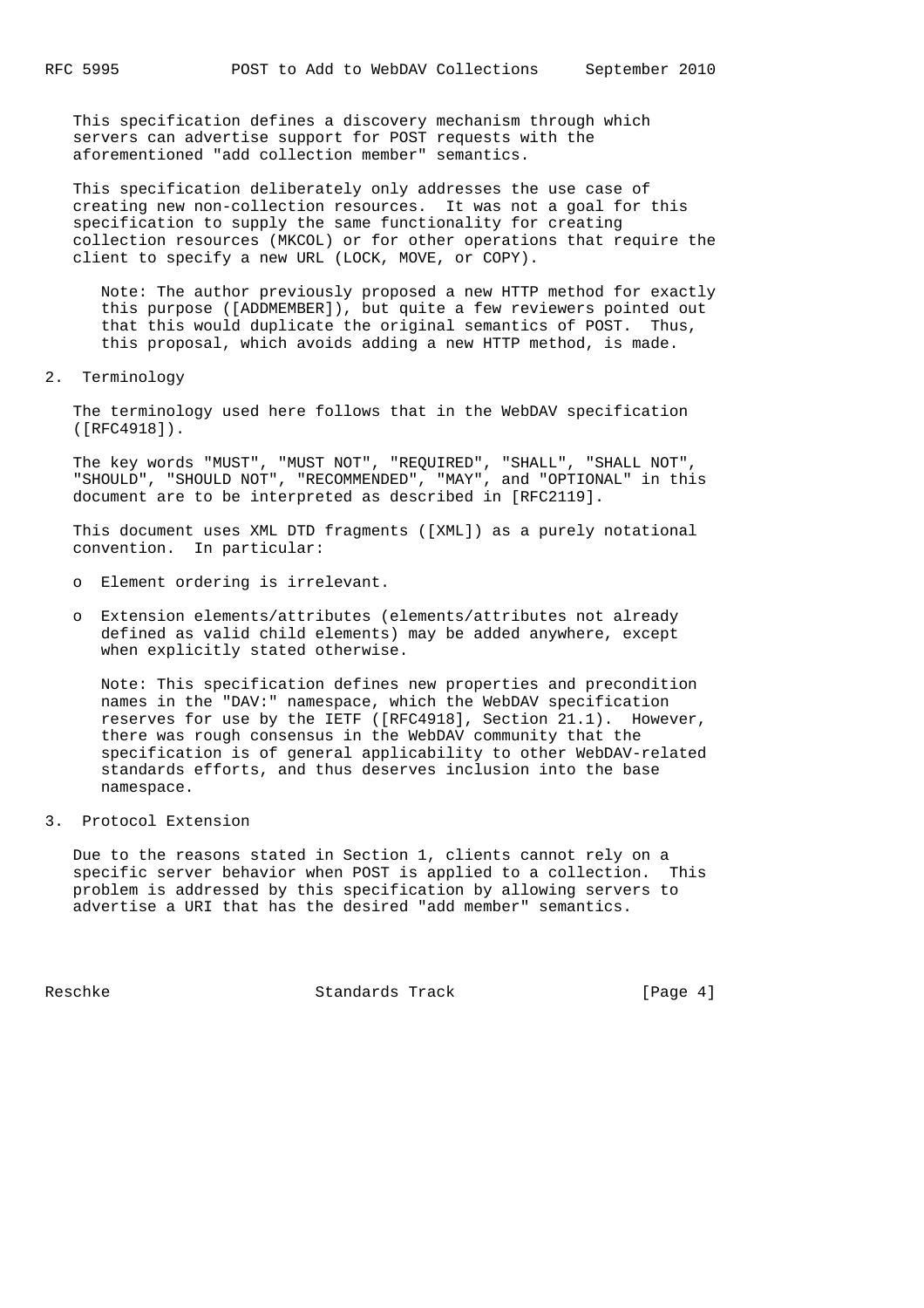Servers that already use POST for a different purpose can just expose a separate URI. Other servers can just advertise the collection's own URI, thus avoiding minting another URI for a limited purpose.

3.1. Definition of "Add-Member" URI

 The "Add-Member" URI of a WebDAV collection is a URI that will accept HTTP POST requests, and will interpret these as requests to store the enclosed entity as a new internal member of the collection (see Section 3 of [RFC4918] for the definition of "internal member"). It MUST identify a resource on the same server as the WebDAV collection (the host and port components ([RFC2616], Section 3.2.2) of the URIs must match).

 If there are preconditions related to creating a resource in the collection using a PUT request, then those same preconditions apply to the new POST request behavior, and the same HTTP response body will be returned on failure.

 The URI of the newly created resource is returned in the HTTP Location response header field ([RFC2616], Section 14.30).

 Note: The fact that a server advertises an "Add-Member" URI does not imply any special semantics of the collection itself. For instance, member URIs assigned by the server are not necessarily unique over time (a member URI may be assigned again to a new resource when it previously was removed).

 Note: The "Add-Member" URI can be identical to the collection's URI (in which case the server just advertises the fact that POST to the WebDAV collection's URI is supported as defined within this specification). But it can also be different from it, in which case it doesn't need to have any relation to the collection's URI.

Given a collection URI of

/docs/collection/

any of the URIs below might occur as "Add-Member" URIs:

 /docs/collection/ /docs/collection/;post /docs/collection;post/ /docs/collection/&post /post-service?path=/collection/

Reschke Standards Track [Page 5]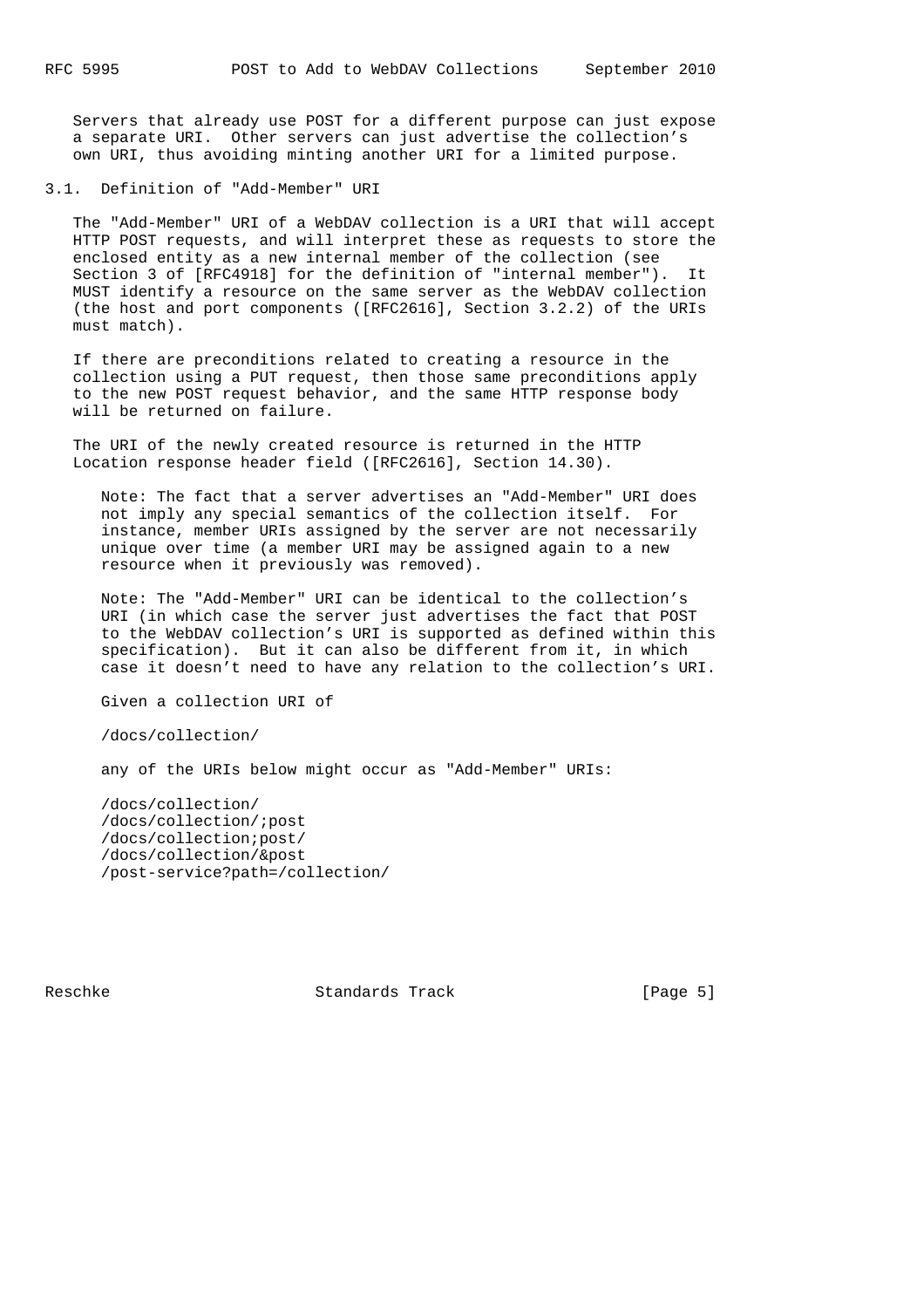The remainder of the document uses the same format just for reasons of consistency; any other HTTP URI on the same server would do as well.

3.2. Discovery

3.2.1. DAV:add-member Property (Protected)

 DAV:add-member is a protected property (see [RFC4918], Section 15) defined on WebDAV collections, and contains the "Add-Member" URI for that collection (embedded inside a DAV:href element).

 <!ELEMENT add-member (href)> <!-- href: defined in [RFC4918], Section 14.7 -->

 A PROPFIND/allprop request SHOULD NOT return this property (see [RFC4918], Section 9.1). Servers MUST implement the DAV:supported live-property-set property defined in Section 3.1.4 of [RFC3253], and report the property DAV:add-member as a supported live property.

3.2.2. Example

>>Request

```
 PROPFIND /collection/ HTTP/1.1
Host: example.com
Content-Type: application/xml; charset="utf-8"
Content-Length: 118
<?xml version="1.0" encoding="utf-8" ?>
<propfind xmlns="DAV:">
  <prop>
   <add-member/>
  </prop>
</propfind>
```
Reschke Standards Track [Page 6]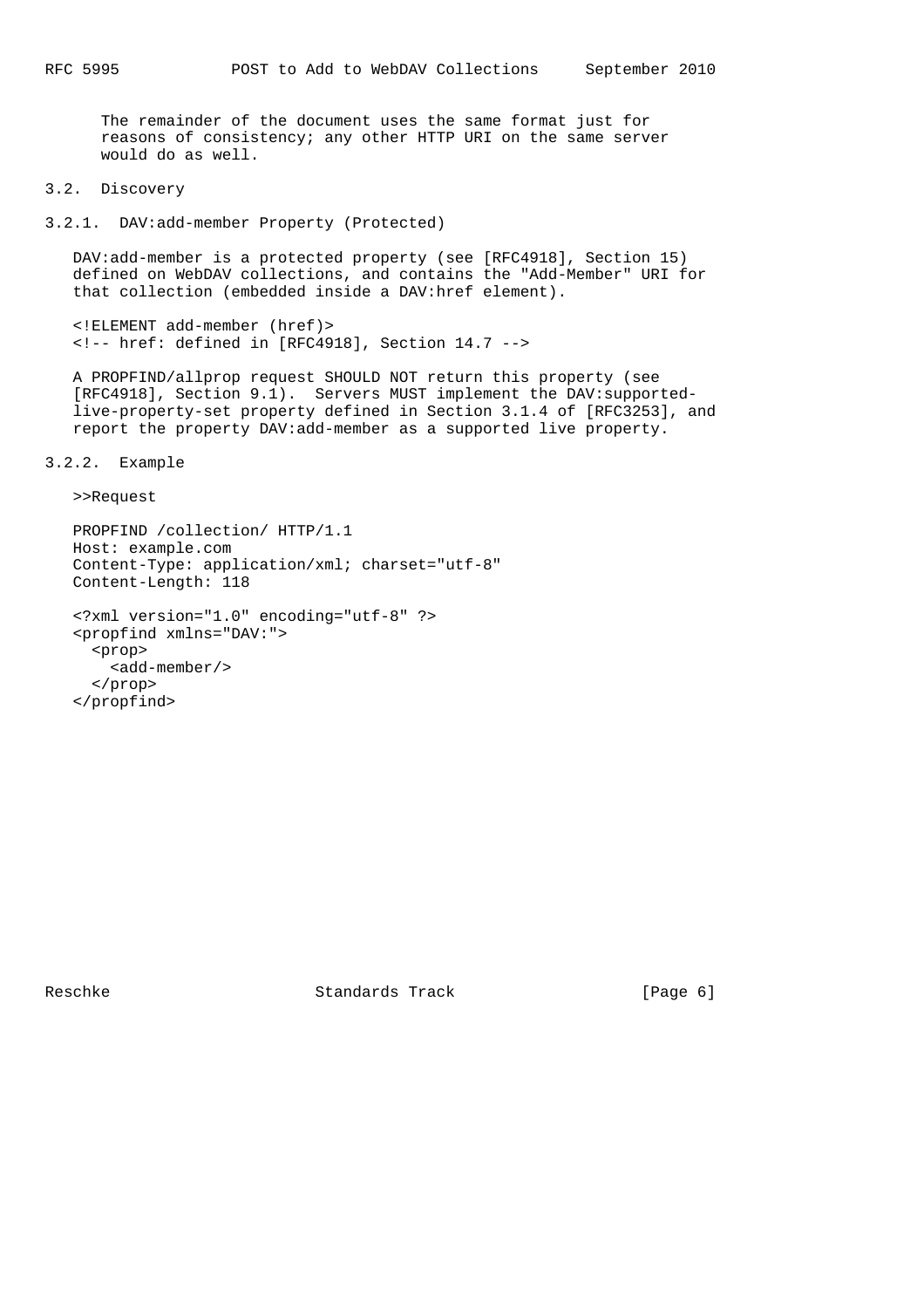>>Response

```
 HTTP/1.1 207 Multi-Status
Content-Type: application/xml; charset="utf-8"
Content-Length: 340
<?xml version="1.0" encoding="utf-8" ?>
<multistatus xmlns="DAV:">
  <response>
    <href>/collection/</href>
    <propstat>
      <prop>
        <add-member>
          <href>/collection;add-member/</href>
        </add-member>
      </prop>
      <status>HTTP/1.1 200 OK</status>
    </propstat>
  </response>
</multistatus>
```
 In this case, the server has minted a separate URI for the purpose of adding new content.

3.3. Relation to AtomPub's "Slug" Header Field

 In the AtomPub protocol, clients can use the entity header field "Slug" to suggest parts of the URI to be created (see [RFC5023], Section 9.7). Note that servers are free to ignore this suggestion, or to use whatever algorithm makes sense to generate the new URI.

 The same applies to the extension defined here: clients can use the "Slug" header field, as by definition it is a generic HTTP header field. Servers should process it exactly in the way defined by AtomPub.

#### 3.4. Example Operation

>>Request

 POST /collection;add-member/ HTTP/1.1 Host: example.com Content-Type: text/plain Slug: Sample Title Content-Length: 12

Sample text.

Reschke Standards Track [Page 7]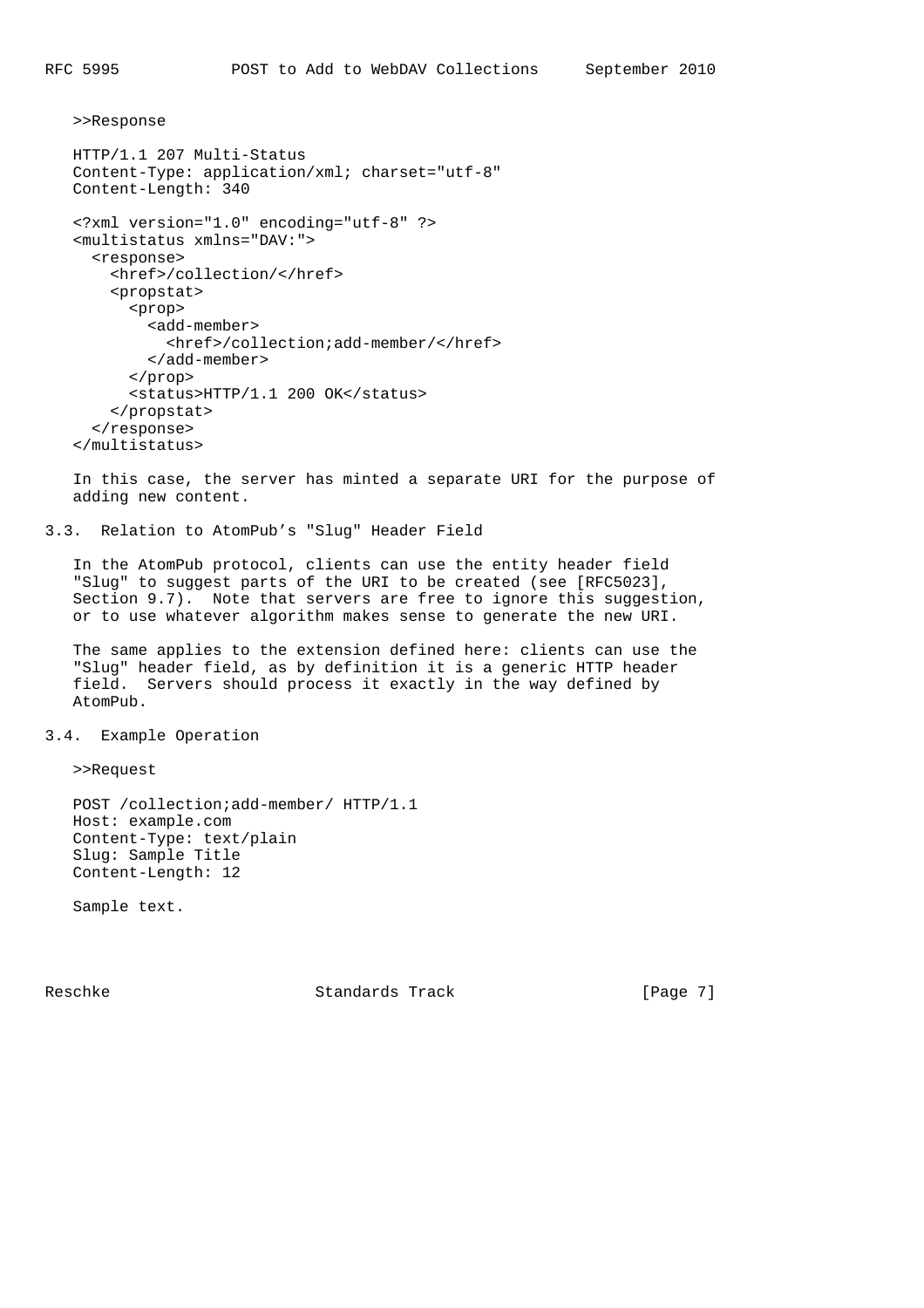>>Response

 HTTP/1.1 201 Created Location: http://example.com/collection/sample%20title

4. Additional Semantics for Existing Methods

 One important use case for this specification is collections that act as WebDAV collections for the purpose of read access (PROPFIND Depth 1/Infinity), but which only support internal member URIs assigned by the server. These collections will not allow a client to create a new member using methods like PUT, MKCOL, LOCK, COPY, or MOVE. Therefore, this specification defines a new precondition name ([RFC4918], Section 16) that can be used to provide the client with additional information regarding exactly why the request failed.

 Note: Although the precondition defined below can be used for methods other than PUT, the "Add-Member" mechanism defined by this specification deliberately is restricted to PUT.

4.1. Additional Preconditions

 (DAV:allow-client-defined-URI): the server allows clients to specify the last path segment for newly created resources.

 The precondition element MAY contain an add-member-uri XML element specifying the "Add-Member" URI associated with the collection, on which the creation of a new child resource was attempted:

<!ELEMENT allow-client-defined-uri (add-member?)>

4.2. Example: Failed PUT Request

 In this example, the client tries to use PUT to create a new internal member of /collection/.

>>Request

 PUT /collection/new.txt HTTP/1.1 Host: example.com Content-Type: text/plain Content-Length: 12

Sample text.

Reschke Standards Track [Page 8]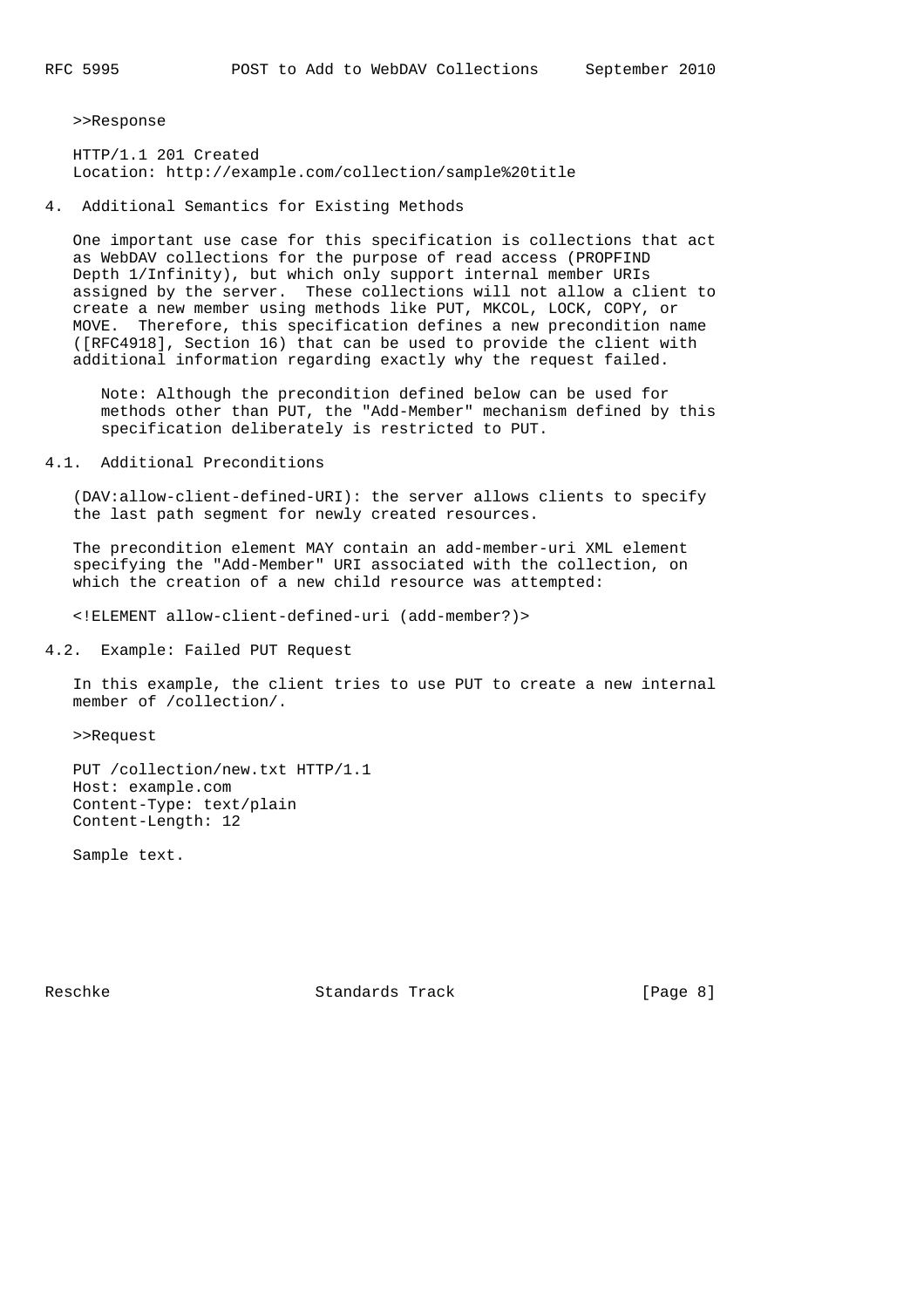>>Response

```
 HTTP/1.1 405 Method Not Allowed
Allow: GET, HEAD, TRACE, PROPFIND, COPY, MOVE
Content-Type: application/xml; charset=UTF-8
Content-Length: 172
```

```
 <error xmlns="DAV:">
 <allow-client-defined-uri>
    <add-member>
      <href>/collection;add-member/</href>
    </add-member>
  </allow-client-defined-uri>
</error>
```
 The request fails with a 405 (Method Not Allowed) status, but also provides the reason, and a pointer to the "Add-Member" URI in the response body.

5. Relationship to WebDAV Access Control Protocol

 The WebDAV Access Control Protocol specification requires the DAV: bind privilege to be granted on a collection for the client to be able to add new collection members ([RFC3744], Section 3.9). Consistent with that, a server MUST reject a POST request to the Add- Member URI of a collection, unless the principal executing the request is granted DAV:bind privilege on the associated WebDAV collection resource.

6. Internationalization Considerations

 This document does not introduce any new internationalization considerations beyond those discussed in Section 19 of [RFC4918].

7. Security Considerations

 Security considerations applicable to HTTP [RFC2616], WebDAV [RFC4918], and XML [XML] apply for this specification as well, namely, Section 20 of [RFC4918] and Section 7 of [RFC3470].

 Furthermore, servers should be aware that deriving the member path from the data being stored in the resource could potentially expose confidential information. This could even be the case when only a hash code of the content is used.

Reschke Standards Track [Page 9]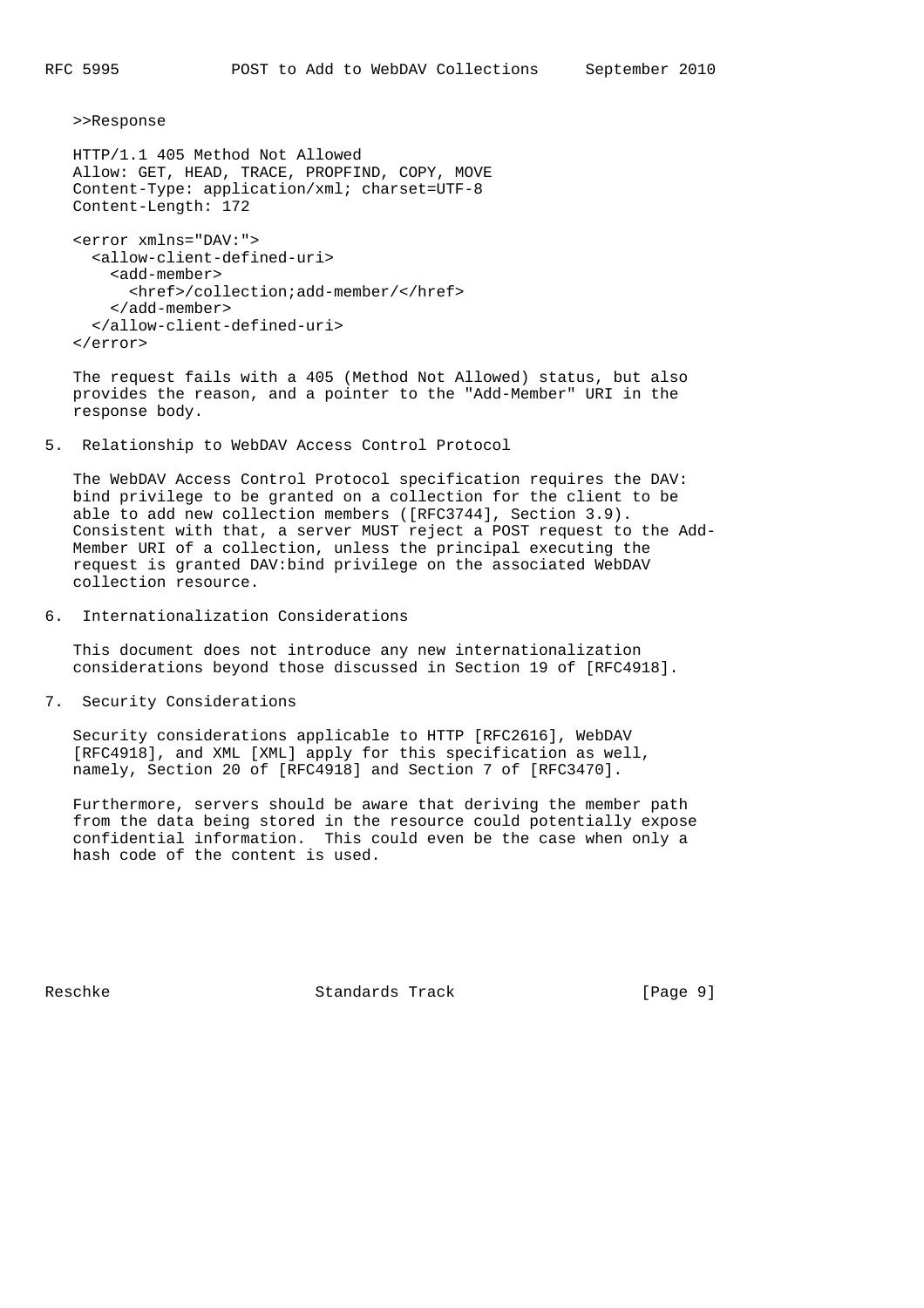In addition, on servers that do not support this specification, a malevolent user could set the DAV:add-member URI as a custom property, tricking other users to post content to an entirely different URI. Clients can protect themselves against this scenario by

- o not following DAV:add-member URIs to different servers, and/or
- o verifying that the DAV:add-member property is indeed a live property (this can be achieved by testing the DAV:supported-live property-set property, or by checking whether DAV:add-member is returned upon PROPFIND/allprop).
- 8. Acknowledgements

 This document has benefited from thoughtful discussion by Cyrus Daboo and Bernard Desruisseaux.

- 9. References
- 9.1. Normative References
	- [RFC2119] Bradner, S., "Key words for use in RFCs to Indicate Requirement Levels", BCP 14, RFC 2119, March 1997.
	- [RFC2616] Fielding, R., Gettys, J., Mogul, J., Frystyk, H., Masinter, L., Leach, P., and T. Berners-Lee, "Hypertext Transfer Protocol -- HTTP/1.1", RFC 2616, June 1999.
	- [RFC3253] Clemm, G., Amsden, J., Ellison, T., Kaler, C., and J. Whitehead, "Versioning Extensions to WebDAV (Web Distributed Authoring and Versioning)", RFC 3253, March 2002.
	- [RFC3744] Clemm, G., Reschke, J., Sedlar, E., and J. Whitehead, "Web Distributed Authoring and Versioning (WebDAV) Access Control Protocol", RFC 3744, May 2004.
	- [RFC4918] Dusseault, L., Ed., "HTTP Extensions for Web Distributed Authoring and Versioning (WebDAV)", RFC 4918, June 2007.
	- [XML] Bray, T., Paoli, J., Sperberg-McQueen, C., Maler, E., and F. Yergeau, "Extensible Markup Language (XML) 1.0 (Fifth Edition)", W3C REC-xml-20081126, November 2008, <http://www.w3.org/TR/2008/REC-xml-20081126/>.

Reschke Standards Track [Page 10]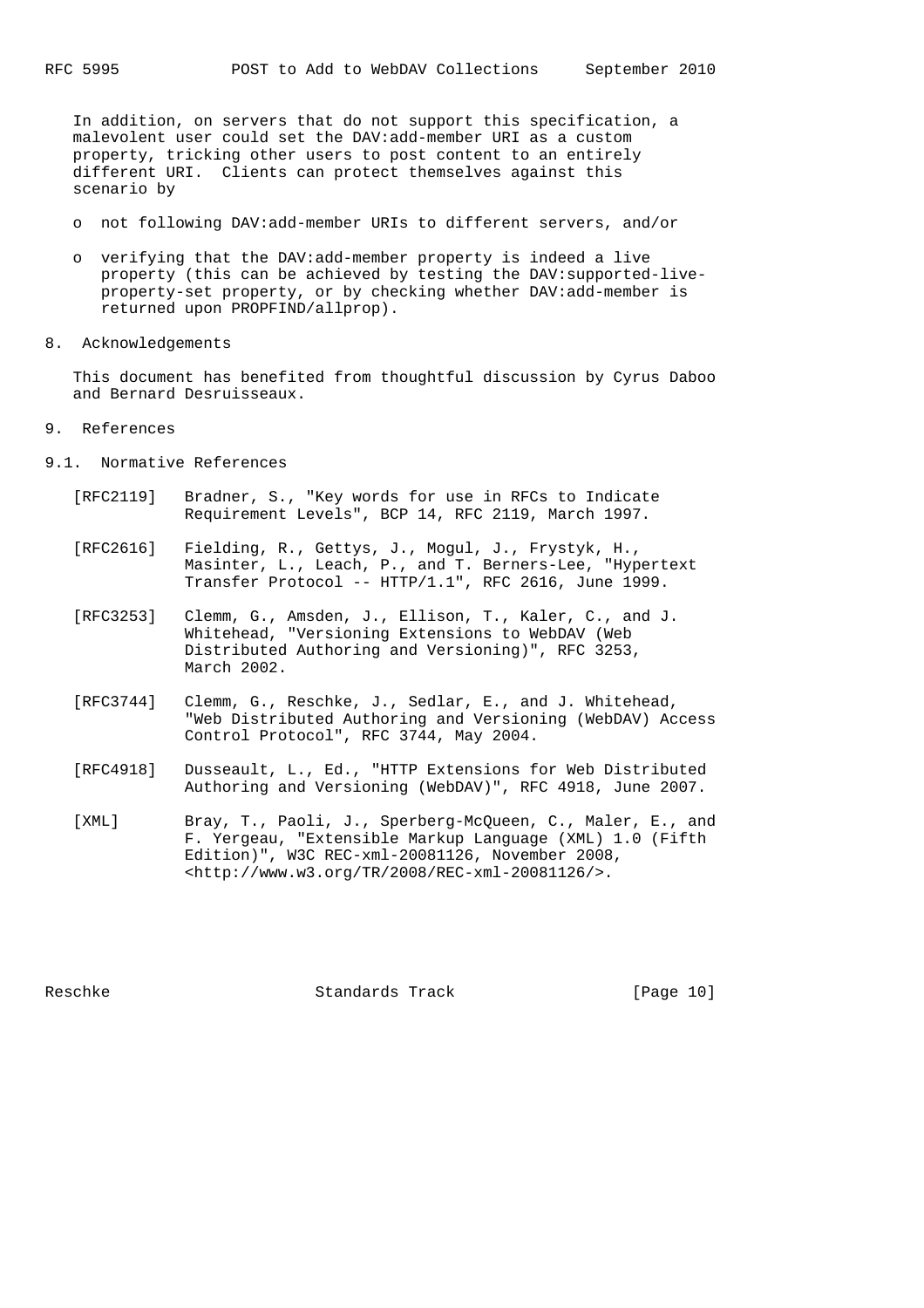# 9.2. Informative References

- [ADDMEMBER] Reschke, J., "The HTTP ADDMEMBER Method", Work in Progress, February 2005.
- [CARDDAV] Daboo, C., "vCard Extensions to WebDAV (CardDAV)", Work in Progress, November 2009.
- [RFC3470] Hollenbeck, S., Rose, M., and L. Masinter, "Guidelines for the Use of Extensible Markup Language (XML) within IETF Protocols", BCP 70, RFC 3470, January 2003.
- [RFC4791] Daboo, C., Desruisseaux, B., and L. Dusseault, "Calendaring Extensions to WebDAV (CalDAV)", RFC 4791, March 2007.
- [RFC5023] Gregorio, J., Ed. and B. de hOra, Ed., "The Atom Publishing Protocol", RFC 5023, October 2007.

## Index

 A Add-Member URI 5

```
 C
   Condition Names
     DAV:allow-client-defined-URI (pre) 8
   COPY method
     Additional Preconditions 8
D
```

```
DAV:allow-client-defined-URI 8
```

```
 LOCK method
  Additional Preconditions 8
```
M

 $\mathbb L$ 

```
 MKCOL method
  Additional Preconditions 8
MOVE method
  Additional Preconditions 8
```
P

```
 PUT method
  Additional Preconditions 8
```
Reschke Standards Track [Page 11]